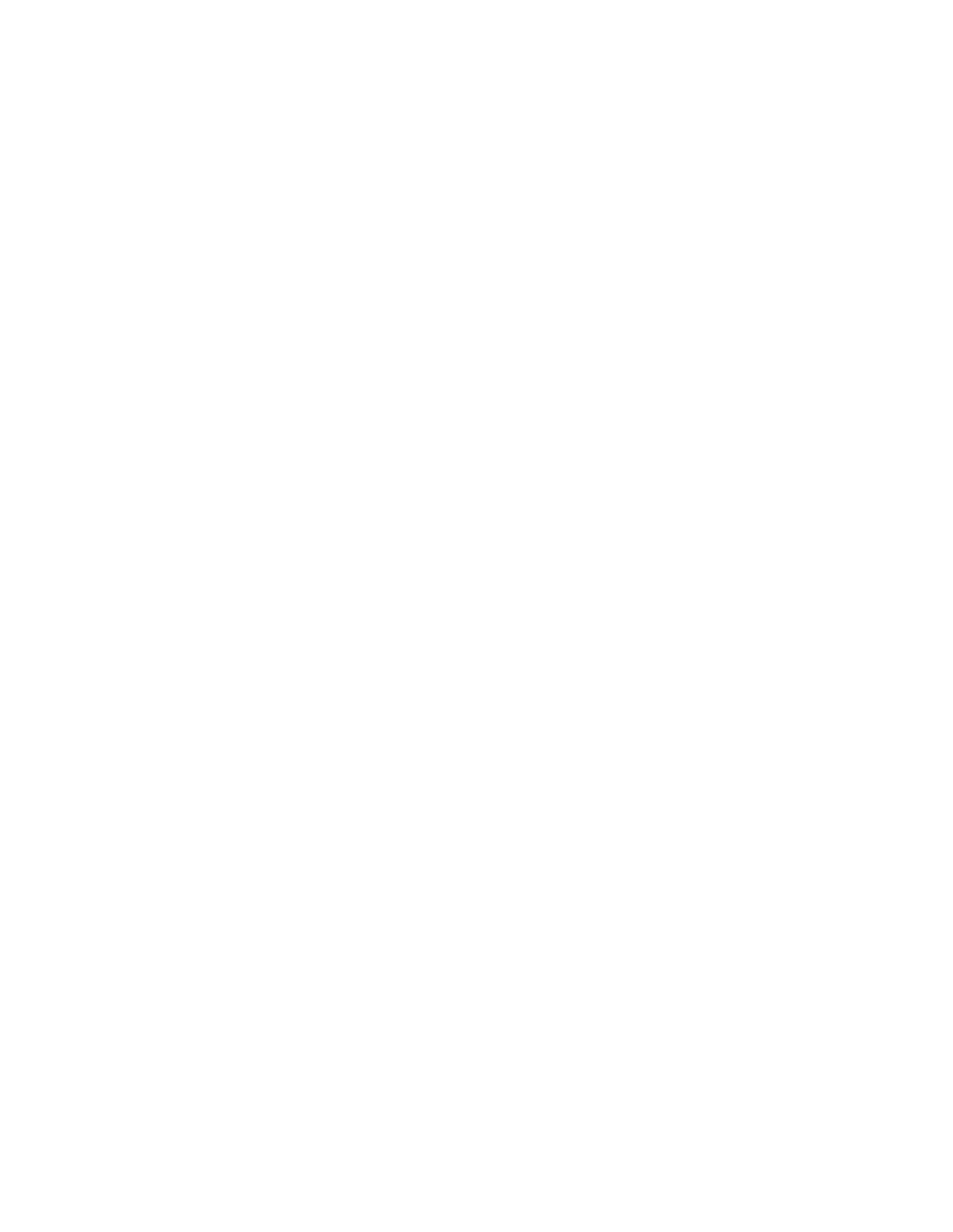the joint distribution become apparent, allowing data with missing values to be handled in a principled manner leading to improved performance over regular discriminative approaches.

## **General Framework**

Our focus in this paper is the task of classifying real-valued data cases into two classes. More precisely, suppose we have a feature space  $\mathcal{X} = \mathbb{R}^d$  and training data  $\mathcal{D} = \{(\mathbf{x}_1, y_1),$  $(\mathbf{x}_2, y_2), \ldots (\mathbf{x}_n, y_n) \},$  where  $y_i \in \{C_0, C_1\}$  is called the *class label* for instance  $x_i$ . Let  $n_0$  and  $n_1$  be the (non-zero) number of training data in classes  $C_0$  and  $C_1$  respectively. We write  $x_j \in C_i$  when  $y_j = C_i$ .

**Definition 1** *A* classifier *h* is a mapping from  $X - N$  to the *set*  $\{C_0, C_1\}$ *, where N is a null set. Let*  $H_0 = \{x : h(x) =$  $C_0$  *and*  $H_1 = {\mathbf{x} : h(\mathbf{x}) = C_1}$ *.* 

In other words,  $h$  is a classifier if it maps (almost all) points in  $X$  to one of two class labels.

Let our data instances and their labels be independent and identically distributed according to a joint distribution  $P(\mathbf{x}, C)$ . We can define the probability that a classifier h makes a classification error:

**Definition 2** *Given a joint distributions* P(x, C) *and a classifier* h *we define the* expected misclassification rate *or* Bayes error *of* h *relative to* P*, error*(h : P)*, as:*

$$
E_P[L(h(\mathbf{x}), C)], where L(h(\mathbf{x}), C) = \begin{cases} 1 & \text{if } h(\mathbf{x}) \neq C \\ 0 & \text{otherwise} \end{cases}
$$

The *Bayes optimal classifier relative to a distribution* P is given by:  $h^*(\mathbf{x}) = C_0$  whenever  $P(C_0 | \mathbf{x}) > P(C_1 |$ x), and  $h^*(x) = C_1$  otherwise. It is well-known that it minimizes the Bayes error.

In order to use the Bayes optimal classifier, we need  $P(C_0 | \mathbf{x})$  and  $P(C_1 | \mathbf{x})$ . In general, these quantities are not known. The generative approach to classification uses the training data to estimate an approximate joint distribution  $P(\mathbf{x}, C)$ , and then uses the Bayes optimal classifier relative to  $\hat{P}$ . Let the *estimated Bayes error* denote the Bayes error relative to an estimated distribution  $\hat{P}$ . The Bayes optimal classifier relative to  $\hat{P}$  minimizes the estimated Bayes error.

The Bayes optimal classifier often induces decision boundaries that are fairly complex. Furthermore, the estimate of  $\hat{P}$  is often quite sensitive to the noise in the training data, which often implies a similar sensitivity for the decision boundary. In other words, the variance of the Bayes optimal classifier is quite large. A possible approach for reducing this variance is to restrict the class of hypotheses that we allow ourselves to consider. That is, we select the "best" hypothesis within some restricted class H.

**Definition 3** *Given a joint distribution*  $\hat{P}(\mathbf{x}, C)$  *and a set of classifiers* H*, we say that* h ∗ *is a* restricted Bayes optimal classifier with respect to H and  $\hat{P}$  *if*  $h^* \in H$  *and for all*  $h \in H$ ,  $error(h^* : \hat{P}) \leq error(h : \hat{P})$ .

One restricted set of classifiers that has received a lot of attention is the set of hyperplane classifiers, where the decision boundary is a hyperplane in feature space.

The above definitions hold in a very general setting. In order to apply them, we need to choose a concrete approach to estimating  $\hat{P}$ . In most cases, it is easier to estimate  $\hat{P}$  using the decomposition  $\hat{P}(\mathbf{x}, C) = \hat{P}(C) \cdot \hat{p}(\mathbf{x} | C)$  where  $\hat{p}(\mathbf{x} \mid C)$  is the *class-conditional density* of the feature vectors  $x$  within the class  $C$ . There are many techniques for estimating the class conditional densities (Bishop 1995; Fukanaga 1990; Silverman 1986). We will consider two types of density estimators in this paper: Parzen Windows, and mixtures of k Gaussians.

# **Parzen Windows and Maximal Margin Hyperplanes**

In this section we choose a standard method to estimate the joint density that uses the above decomposition. First, we take the maximum likelihood estimates for  $P(C_0)$  and  $P(C_1)$ . We choose a simple variant of *non-parametric* density estimation: Parzen Windows estimation with Gaussian kernels. To estimate  $p(x \mid C_i)$ , we place a Gaussian kernel over each training instance  $x_j$  in class  $C_i$ ; the estimated density is simply the average of these kernels. We use identical Gaussian kernels for all data cases, each with a diagonal covariance matrix  $\sigma^2 I$ . More precisely, we define for  $i = 0, 1$ 

$$
p_{\sigma}(\mathbf{x} \mid C_i) = \frac{1}{n_i} \sum_{\mathbf{x}_j \in C_i} \frac{1}{\sigma^d (2\pi)^{\frac{d}{2}}} e^{-\frac{1}{2\sigma^2} (\mathbf{x} - \mathbf{x}_j)^T (\mathbf{x} - \mathbf{x}_j)}
$$

where  $n_i$  is the number of training instances in class  $C_i$ and  $\sigma$  is called the *smoothing parameter*. Together,  $\hat{P}(C_0)$ ,  $\hat{P}(C_1)$  and  $p_{\sigma}(\mathbf{x} \mid C_i)$  define a joint density  $P_{\sigma}(\mathbf{x}, C)$  as required. We use  $error_{\sigma}(h)$  to denote  $error(h : P_{\sigma})$ .

Different values for  $\sigma$  correspond to different choices along the bias-variance spectrum: smaller values (sharper peaks for the kernels) correspond to higher variance but lower bias estimates of the density. The choice of  $\sigma$  is often crucial for the accuracy of the Bayes optimal classifier. We can eliminate the bias induced by the smoothing effect of  $\sigma$ by making it arbitrarily close to zero. We prevent the variance of the classifier from growing unboundedly by restricting our hypotheses to the very limited class of hyperplanes. Thus, we choose as our hypothesis the Bayes optimal hyperplane relative to the estimated density induced by the data and  $\sigma$ .

In this section our main result is the following: for linearly separable data, as  $\sigma$  tends to zero, the Bayes optimal hyperplane converges to the maximal margin hyperplane. We further show that a similar result holds for a much wider class of classifiers: for small enough  $\sigma$ , the classifier that maximizes the margin will have a lower estimated error than a classifier with a smaller margin. We also show that for linearly non-separable data, the Bayes optimal hyperplane has a very natural interpretation: it minimizes the training set classification error, and among all the hyperplanes that have the same classification error, it is the one with the largest margin.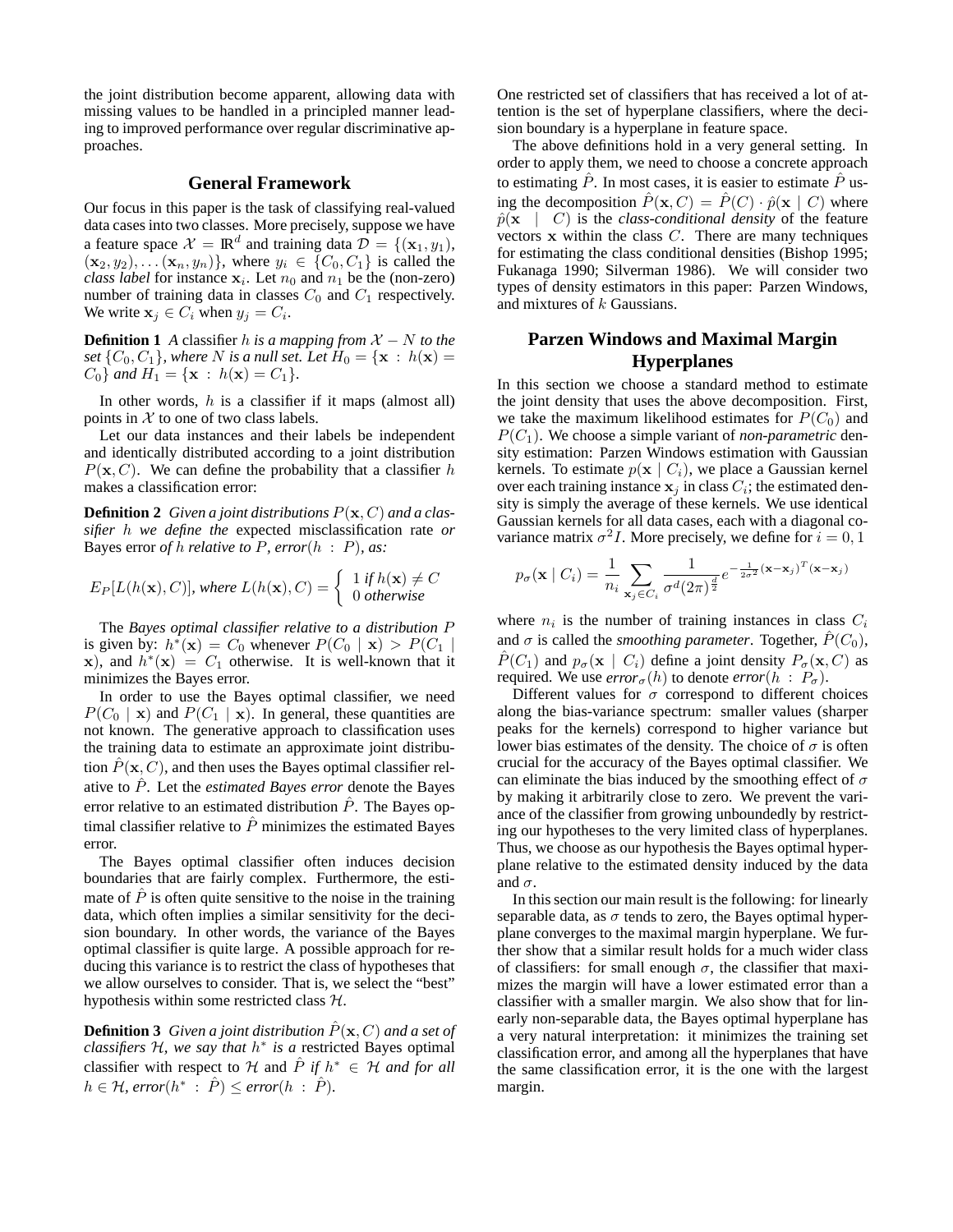## **Linearly separable data**

In this subsection, we assume that the training data are linearly separable. In other words, there exists at least one hyperplane classifier that will correctly classify all of the training data. We will also restrict the hypothesis space  $H$  to be the set of hyperplane classifiers that correctly classify all training data. (These restrictions will be relaxed later on.)

In this case, we can show a tight connection between Bayes optimal hyperplanes and *maximal margin classifiers* (Vapnik 1982).

**Definition 4** *The* margin *of a hyperplane* h*, denoted by margin*(h)*, is the smallest Euclidean distance from the hyperplane to a training instance.*

**Theorem 5** *Let* h <sup>∗</sup> *be some hyperplane in* H*. The following statements are equivalent:*

- $\forall h \in \mathcal{H} \text{ s.t. } h \neq h^*, \exists S > 0 \text{ s.t. } error_{\sigma}(h^*) < error_{\sigma}(h)$ *whenever*  $\sigma < S$ *.*
- h <sup>∗</sup> *has maximal margin.*

The intuition behind this result is based on the following alternative expression for the estimated Bayes error,  $error_{\sigma}(h)$ :

$$
\hat{P}(C_1)\int_{\mathbf{x}\in H_0}p_{\sigma}(\mathbf{x}\mid C_1)\,d\mathbf{x}+\hat{P}(C_0)\int_{\mathbf{x}\in H_1}p_{\sigma}(\mathbf{x}\mid C_0)\,d\mathbf{x}.
$$

Points that are closer, in Euclidean distance, to one of the Gaussian kernels in  $p_{\sigma}(\mathbf{x} \mid C_1)$  have significantly higher density. Thus, the closer we move the decision boundary to the centers of these kernels, the more mass it will contribute to the estimate Bayes error. As  $\sigma$  shrinks, the kernels that are closest to the decision boundary dominate more and more. A careful analysis shows that the estimated Bayes error of a hyperplane  $h$  is dominated by an expression which is exponential in  $-margin(h)^2/(2\sigma^2)$ . Thus, as  $\sigma$  tends to zero the hyperplane with the larger margin will dominate (have lower error relative to other hyperplanes).

This theorem shows that for any other hyperplane  $h$ , once  $\sigma$  is small enough,  $h^*$  beats h. However, this does not suffice to show that, as we reduce  $\sigma$ , the Bayes optimal hyperplane  $h^*_{\sigma}$  for  $P_{\sigma}$  "converges" to the maximal margin hyperplane  $h^*$ . It could, perhaps, be the case that for each  $\sigma > 0$ ,  $h^*_{\sigma}$  is arbitrarily far away from  $h^*$ . In fact, a similar proof to that of Theorem 5 shows that this is not the case.

**Corollary 6** *Let*  $h^* \in H$  *be the maximal margin hyperplane.* Let  $\delta > 0$  *and*  $\mathcal{H}_{\delta}$  *be the set of hyperplanes in* H with margins less than margin(h<sup>\*</sup>) – δ. Then there ex-<br>
<sup>π</sup> *ists*  $S > 0$  *such that, for all*  $\sigma < S$  *and all*  $h \in H_\delta$ *,*  $error_{\sigma}(h^*) < error_{\sigma}(h)$ .

Thus, as  $\sigma \to 0$ , the margin of  $h^*_{\sigma}$  tends to the maximal margin. In other words, the Bayes optimal hyperplane converges to the maximal margin hyperplane in terms of margin.

### **General classifiers**

We can generalize the previous framework to more complex classes of classifiers. Instead of letting  $H$  be the set of hyperplanes classifiers we will let  $H$  be any set of classifiers obeying the following condition:

**Condition 7** H *is a set of classifiers such that:*

• *For each*  $h \in H$ ,  $H_0 = \{x : h(x) = C_0\}$  *and*  $H_1 =$  ${x : h(x) = C_1}$  *are both open sets.* 

This condition is fairly mild and allows for a large range of classifiers. For example, any set of classifiers which have hyperplane or polynomial decision boundaries, hinged hyperplanes or decision boundaries induced by neural networks with sigmoidal or linear activation functions satisfy the condition.

We can also generalize the notion of a margin to hold for these more general forms of classifiers. Intuitively the margin is the smallest distance between a training instance and the decision boundary.

**Definition 8** *Let* h *be a classifier. Then margin*(h) *is:*

$$
\min \left( \min_{\mathbf{x}_j \in C_1} (\inf_{\mathbf{x} \in H_0} \|\mathbf{x} - \mathbf{x}_j\|), \min_{\mathbf{x}_j \in C_0} (\inf_{\mathbf{x} \in H_1} \|\mathbf{x} - \mathbf{x}_j\|) \right).
$$

In the case of hyperplanes, this definition coincides with the original definition of the margin of a hyperplane classifier. We can now prove the following theorem.

**Theorem 9** *Let* H *be a set of classifiers that satisfy condition 7. Let* h <sup>∗</sup> *be some classifier in* H*. The following statements are equivalent:*

- $\forall h \in \mathcal{H}$  *s.t.* margin(h)  $\neq$  margin(h<sup>\*</sup>),  $\exists S > 0$  *s.t.*  $error_{\sigma}(h^*) < error_{\sigma}(h)$  whenever  $\sigma < S$ .
- h <sup>∗</sup> *has maximal margin.*

This result says that a classifier that has maximal margin will eventually have a lower estimated error than any other particular classifier with a smaller margin. The proof of the theorem (omitted) is rather more involved that that of theorem 5 but the intuition behind it is similar. Suppose we are given two classifiers one of which has a larger margin than the other. It is possible to find a region in  $X$  that is classified one way by the larger margin classifier but the opposite way by the smaller margin classifier and for which the estimated Bayes error incurred by wrongly classifying that area dominates as we reduce the smoothing parameter.

It is interesting to compare this instantiation of restricted Bayes optimal classification with Support Vector Machines (SVMs) (Vapnik 1982; Cortes & Vapnik 1995). An SVM finds the hyperplane that maximizes the margin. The problem of maximizing the margin can be cast as a convex optimization problem then only depends on the training data via inner products between training instances (e.g.,  $\mathbf{x}_i \cdot \mathbf{x}_j$ ). One can then apply the "kernel trick" (Cortes & Vapnik 1995), where we replace the inner products with a "kernel function"  $K(\mathbf{x}_i, \mathbf{x}_j)$  that satisfies Mercer's condition. (These "kernel functions" are not to be confused with the Gaussian kernels used in Parzen Windows.) Since  $K$  satisfies Mercer's condition, we can write  $K(\mathbf{x}_i, \mathbf{x}_j) = \Phi(\mathbf{x}_i) \cdot \Phi(\mathbf{x}_j)$  and so by using  $K$  we are then implicitly projecting the training data into a different (often higher dimensional) feature space  $\mathcal F$ and finding the hyperplane that maximizes the margin in that space. By choosing different kernel functions we can implicitly project the training data from  $X$  into spaces  $\mathcal F$  for which hyperplanes in  $F$  correspond to more complex decision boundaries in the original space  $X$ . One commonly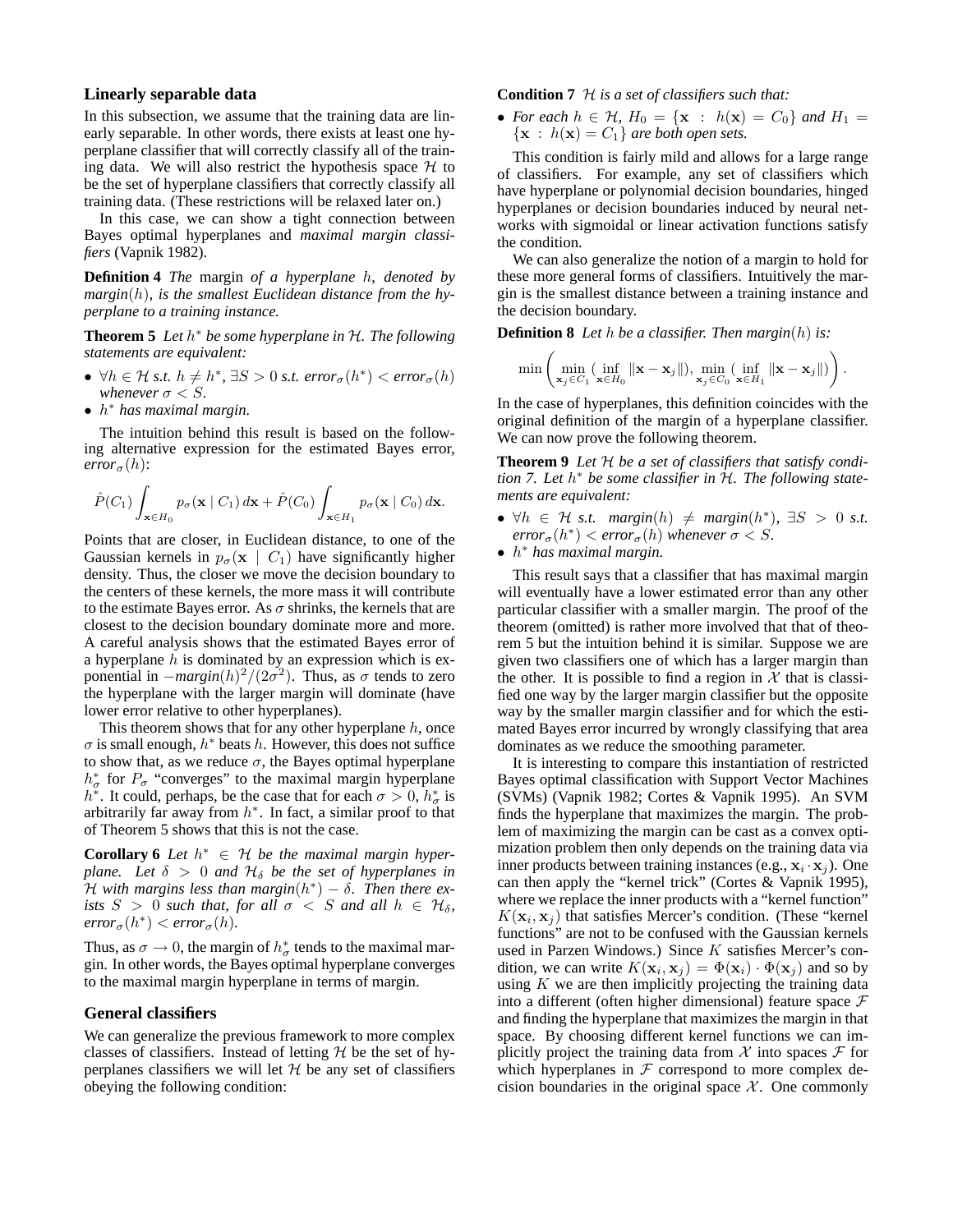

Figure 1: (a) SVM using degree 4 polynomial kernel. (b) Degree 4 polynomial restricted Bayes classifier using Parzen Windows and small  $\sigma$ . (c) Bayes optimal hyperplane for different  $\sigma$ . (d) Parzen Bayes (solid) and Soft Margin (dotted) error functions.

used kernel is  $K(\mathbf{x}_i, \mathbf{x}_j) = (\mathbf{x}_i \cdot \mathbf{x}_j + 1)^p$  which induces polynomial decision boundaries of degree  $p$  in the original space  $\mathcal{X}$ .

How does this relate to using restricted Bayes optimal classification with non-parametric density estimation? One fact is that using an SVM that maximizes the margin and that uses a kernel function  $K(\mathbf{x}_i, \mathbf{x}_j) = \Phi(\mathbf{x}_i) \cdot \Phi(\mathbf{x}_j)$  corresponds to performing Parzen Window density estimation in the projected space  $\mathcal F$  and finding the Bayes optimal hyperplane in that projected space for  $\sigma \to 0$ .

A second fact is that even though the SVM maximizes the margin in the higher dimensional space, the classifier it produces does not necessarily maximize the margin in the original space. So, if we decided to use the kernel  $K(\mathbf{x}_i, \mathbf{x}_j) = (\mathbf{x}_i \cdot \mathbf{x}_j + 1)^4$  — which induces degree four polynomial boundaries in the original space — the SVM will not correspond to the degree four polynomial with the largest margin in the original space. However, if we were to use Parzen Windows in our original space and restrict our hypotheses to degree four polynomials then the maximal margin degree four polynomial will have a lower estimated Bayes error than any other polynomial for sufficiently small  $\sigma$ . Figure 1(a) shows the decision boundary produced when using a SVM with a degree four polynomial kernel and figure 1(b) shows the decision boundary produced when using a restricted Bayes optimal classifier where we restrict the set of classifiers to the set of polynomials with degree at most four. The decision boundaries produced by the two approaches do not necessarily coincide.

#### **Data that are not linearly separable**

We return to considering the set of hyperplane classifiers and now analyze the behavior of the Parzen Windows Bayes optimal hyperplane for the more general case of data that are not necessarily linearly separable.

**Corollary 10** *Given*  $\sigma > 0$  *and hyperplane*  $h \in H$  *we can write the estimated Bayes error in the following form:*

$$
error_{\sigma}(h) = \frac{1}{n} (f_{\sigma}(\mathcal{D}, h) + \text{#incorrect})
$$

*where #incorrect is the number of misclassifications on the training data*  $D$ *, and*  $f_{\sigma}(D, h)$  *has the following properties:* 

- $f_{\sigma}(\mathcal{D}, h) \rightarrow 0$  *as*  $\sigma \rightarrow 0$
- *if* h <sup>∗</sup> *and* h *both minimize #incorrect and* h <sup>∗</sup> *has larger margin than* h *then there exists* S > 0 *such that*  $f_{\sigma}(\mathcal{D}, h^*) < f_{\sigma}(\mathcal{D}, h)$  whenever  $\sigma < S$ .

In other words, as  $\sigma$  tends to zero, the hyperplane with the lowest score will have the lowest classification error on the training data; and, of all such minimum error hyperplanes, it will have the greatest margin with respect to the correctly classified data. Intuitively, this seems a very reasonable hyperplane to pick. This corollary is also consistent with the results we obtained for the linearly separable case; in this case there are hyperplanes in which the number of misclassifications are zero. So, for sufficiently small smoothing parameters the Bayes optimal hyperplane will be a hyperplane which correctly classifies all training data. Hence, for the previous theorems for the linearly separable case we can remove the restriction of the hypothesis space to hyperplanes that correctly classify all training data — we know that for small enough smoothing parameters the Bayes optimal hyperplane will always correctly classify the training data.

#### **The effect of nonzero** σ

Until now, we have focused on the behavior of the Bayes optimal hyperplane as  $\sigma$  gets arbitrarily close to zero. As we discussed in the informal justification for Theorem 5, as  $\sigma$ shrinks, the data points closer to the decision boundary have larger and larger impact. At the limit, only the points closest to the boundary, i.e., the ones on the margin, have impact. It is not clear whether focusing only on the margin is necessarily the optimal approach. If we take  $\sigma$  to be non-zero, classifying using the estimated Bayes error will consider the distances of other points from the margin. The larger we make  $\sigma$ , the larger the effect that points further from the margin have on the estimated Bayes error and on the choice of hyperplane. Figure 1(c) illustrates one simple example where a larger value of  $\sigma$  leads to a hyperplane which is arguably more reasonable. In the non-separable case, we also get a similar tradeoff. It is interesting to note that the form of the error function in Corollary 10 resembles the form of the *soft margin* error function often used in SVMs to cope with linearly non-separable data (Cortes & Vapnik 1995):  $\|\mathbf{w}\|^2/2 + C(\sum_i \xi_i)$ . Briefly, w is the hyperplane weight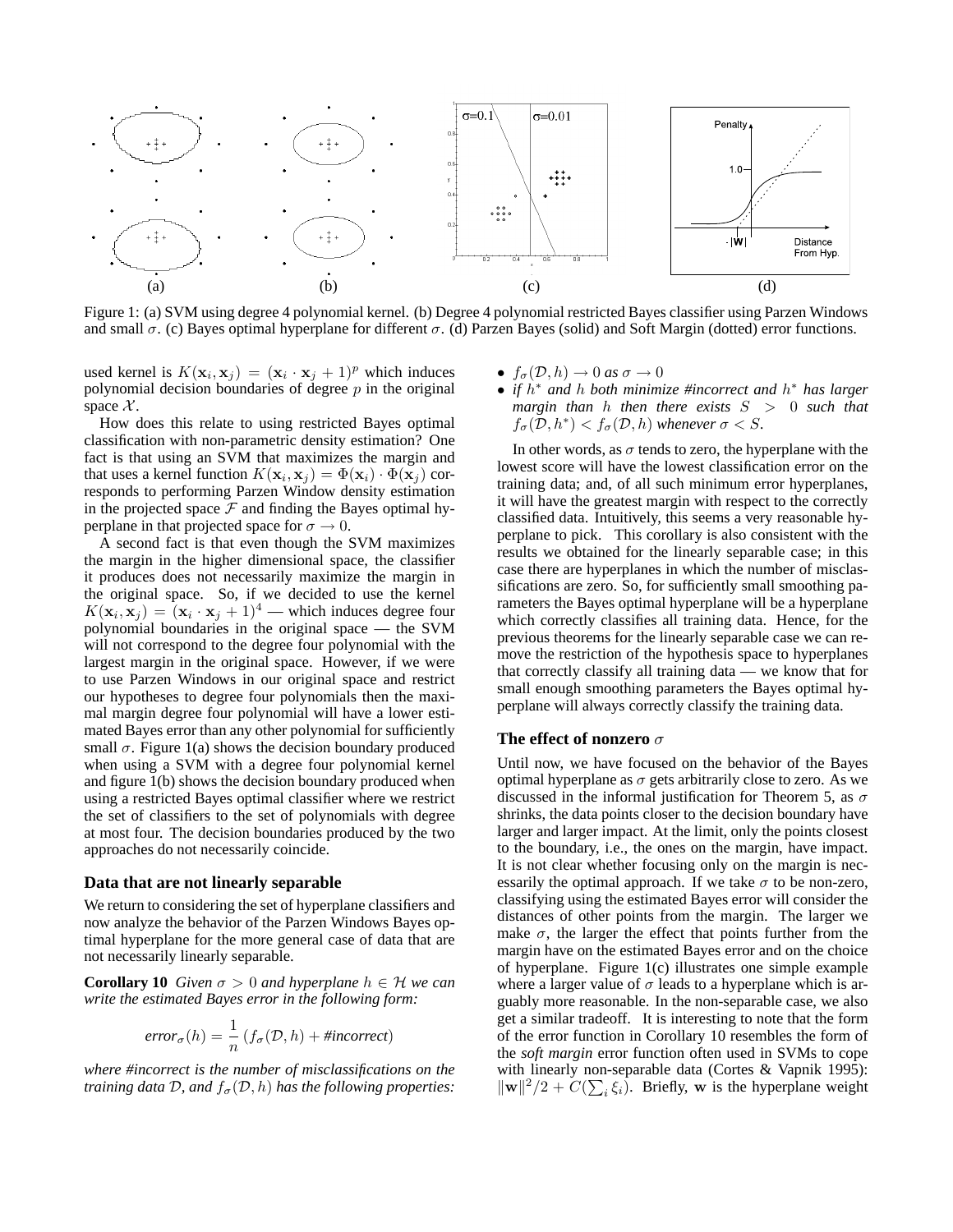vector (including the bias weight  $b$ ),  $C$  is a tunable parameter that influences how much of a penalty to assign errors and the  $\xi_i$ s are *slack variables* where  $(\sum_i \xi_i)$  provides an upper bound on the number of training errors. Thus the soft error function can be decomposed into the sum of a deterministic function of the margin and a "softer" function of the training error whereas our error function can be decomposed into a "soft" function of the margin and the exact training error.

We investigated whether using a non-zero value of  $\sigma$ would achieve a similar effect to that of the soft margin error function.<sup>1</sup> We used the "Pima Indian Diabetes" UC Irvine data set (Blake, Keogh, & Merz 1998) and a synthetic data set. The Pima data set has eight features, with 576 training instances of which 198 are labeled as positive. The synthetic data were generated from two dimensional Gaussian class conditional distributions. In the synthetic case the underlying distribution was known and we could compute the true Bayes error for each of the hypotheses produced, while in the Pima data set classification error on a separate 192 instance test set was measured.

For various values of  $\sigma$ , we searched for the hyperplane that minimizes the estimated Bayes error for  $P_{\sigma}$ . The error is a differentiable function of the weights of the hyperplane, so we can use gradient descent techniques to find the Bayes optimal hyperplane for any given smoothing parameter. The update rules are easily derived and are omitted.

There are some practical issues to deal with in the implementation of this idea. Unfortunately, the search space is not convex and local minima exist. Furthermore, for small  $\sigma$ , the space consists of numerous very large gently sloping plateaus. Thus, naive gradient descent converges to suboptimal solutions and very slowly. Corollary 6 suggests seeding the search with the maximal margin hyperplane wherever possible and this seemed to improve the speed of convergence and quality of results. We also used *bold driving* (Bishop 1995) to speed up the convergence.

Table 1 lists the errors for various settings of  $\sigma$  and C. For the synthetic data the error is the average true Bayes error over ten data sets, where the optimal parameter was chosen for each data set separately. With the larger data sets we experimented with using cross validation for setting the  $\sigma$  and C parameters and these results are also listed. Many of the synthetic data sets of size nine and fifteen were actually linearly separable and for each of those the maximum margin hyperplane was also computed. These results indicate that the Parzen Windows Bayes optimal hyperplane, optimizing its somewhat different but arguably more natural error function, achieves very similar performance to that of a soft margin hyperplane. This observation is supported by a paired t-test on the cross-validation folds of the Pima data (at 5% significance). Furthermore, the synthetic data support our intuition above that, even for linearly separable data, the Bayes optimal hyperplane can produce a more appropriate classifier than the maximal margin hyperplane, and so reducing the smoothing parameter to zero is not always optimal.

Table 1: Comparison with Soft Margin and Maximal Margin

| Parzen                                                          | Pima  | Soft Margin | Pima  |  |
|-----------------------------------------------------------------|-------|-------------|-------|--|
| $\sigma$                                                        | Error | C           | Error |  |
| 0.008                                                           | 28.1  | 0.1         | 24.4  |  |
| 0.01                                                            | 18.8  | 0.3         | 21.3  |  |
| 0.02                                                            | 21.4  | 0.9         | 21.9  |  |
| 0.03                                                            | 22.9  | 5           | 22.3  |  |
| 0.04                                                            | 23.4  | 10          | 22.3  |  |
| 0.05                                                            | 22.3  | 100         | 22.3  |  |
| 0.1                                                             | 22.3  | 1000        | 22.3  |  |
| 0.2                                                             | 27.1  | 10000       | 22.3  |  |
| * Underlined rows indicate settings picked by cross validation. |       |             |       |  |

| Synthetic size                          |                | 15             | 30             | 5-fold CV 30   |
|-----------------------------------------|----------------|----------------|----------------|----------------|
|                                         | $8.1 \pm 0.35$ | $8.0 \pm 0.23$ | $7.6 \pm 0.11$ | $8.5 \pm 0.62$ |
|                                         | $8.7 \pm 0.73$ | $7.9 \pm 0.25$ | $7.6 \pm 0.08$ | $8.7 \pm 0.55$ |
| Parzen Hyp<br>Soft Margin<br>Max Margin | $9.8 \pm 0.47$ | $9.4 \pm 0.61$ |                |                |

Table 2: Resistance to Outliers. Classification error.

| Outlier    | Parzen         | Soft Margin    | Logistic       |
|------------|----------------|----------------|----------------|
| Percentage | Hyperplane     | Hyperplane     | Regression     |
| 0%         | $16.5 + 0.2$   | $16.6 \pm 0.2$ | $16.8 + 0.2$   |
| 1%         | $16.7 + 0.2$   | $25.1 + 0.4$   | $24.7 + 0.2$   |
| 2%         | $16.7 + 0.4$   | $24.0 + 0.2$   | $24.0 + 0.2$   |
| 3%         | $17.3 \pm 0.8$ | $25.0 + 0.2$   | $25.1 \pm 0.1$ |
| 4%         | $18.9 \pm 1.5$ | $24.7 + 0.3$   | $24.4 + 0.2$   |
| 5%         | $17.4 \pm 0.9$ | $24.9 + 0.3$   | $24.7 + 0.2$   |

With the restricted Bayes hyperplane, the error incurred from a misclassified training instance is eventually saturated the further the instance is from the hyperplane. In contrast, the soft margin error function penalizes a misclassified training instance proportionally to the instance's distance from the margin (see figure 1(d)). This indicates that Parzen Windows Bayes hyperplanes may be more resistant to outliers than Soft Margin SVMs. To test this hypothesis we performed a simple experiment. We sample data from two Gaussians. Each training set consisted of 100 instances and outliers were added to the training sets in various proportions. Outliers were approximately an order of magnitude distance away from the other data points. Again, cross validation was used to select  $\sigma$  and C. Table 2 presents the generalization performance with each row being an average over ten independent runs. The table indicates that Parzen Windows hyperplanes with Gaussian kernels tend to be more resistance to outliers than the other linear methods.

#### **Mixtures of Gaussians**

Until now, we have considered using non-parametric density estimation with Gaussian kernels as our density estimator. Clearly we can use other densities with the restricted Bayes optimal classification approach. We now consider using a more parametric density estimator that will allow us to take greater advantage of having a model of the joint distribution. The mixture of  $k$  Gaussians density estimator assumes that the class i conditional density  $p(\mathbf{x} \mid C_i)$  is a mixture of k Gaussian densities. More precisely, we define for  $i = 0, 1$ 

$$
p(\mathbf{x} \mid C_i) = \sum_{j=1}^{k} m_{ij} \left( \frac{1}{\sigma_i^d (2\pi)^{\frac{d}{2}}} e^{-\frac{1}{2\sigma_i^2} (\mathbf{x} - \mu_{ij})^T (\mathbf{x} - \mu_{ij})} \right)
$$

<sup>&</sup>lt;sup>1</sup>We used T. Joachim's SVMlight: www-ai.informatik.unidortmund.de/thorsten/svm light.html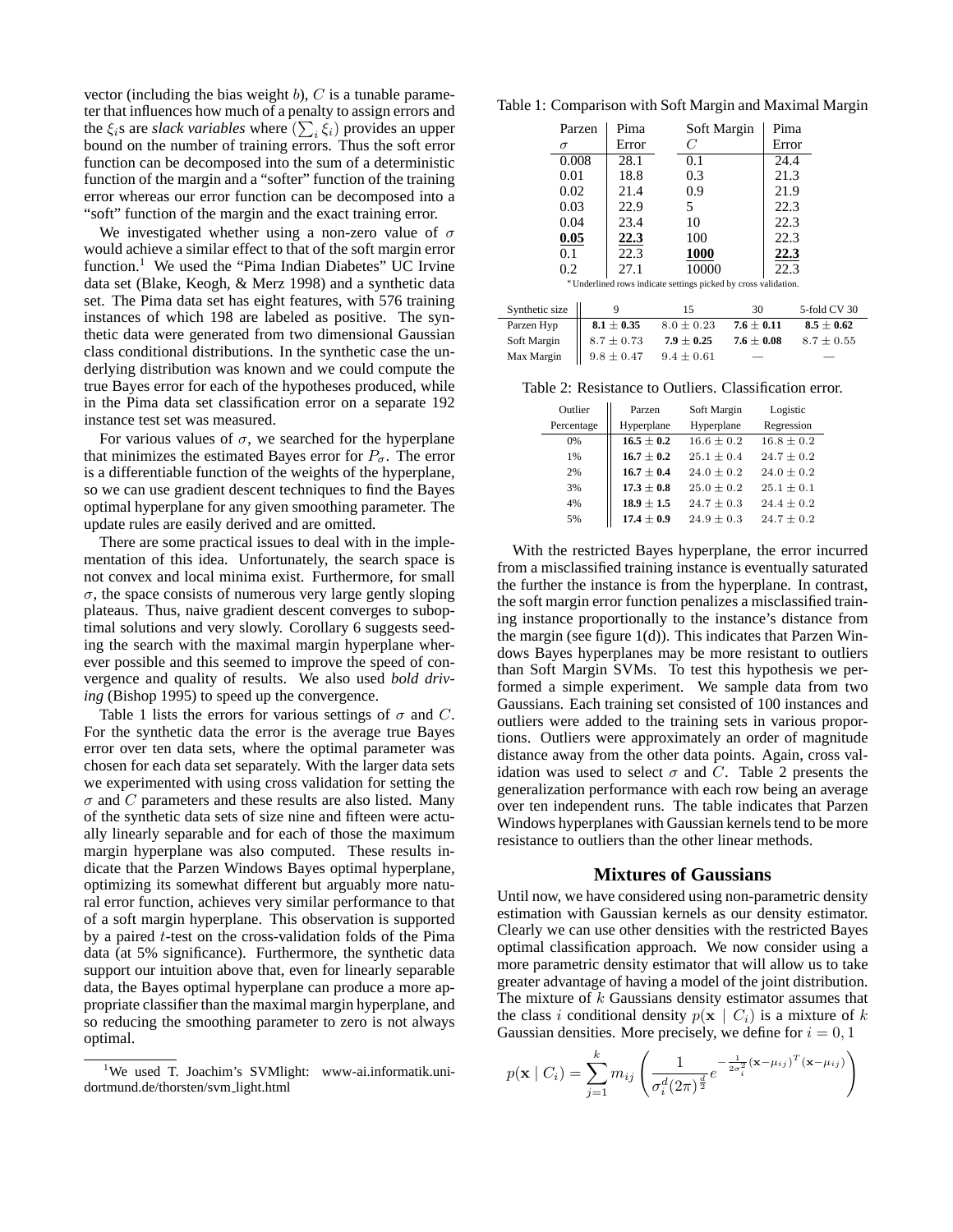Table 3: Average test set error using complete data.

| Data Set        | Linear SVM       | Logistic         | MoG Hyp          | MoG              |
|-----------------|------------------|------------------|------------------|------------------|
| <b>Breast</b>   | $28.74 \pm 0.43$ | $27.38 \pm 0.47$ | $27.42 \pm 0.50$ | $29.16 \pm 0.53$ |
| <b>Diabetes</b> | $23.43 \pm 0.17$ | $23.37 \pm 0.18$ | $23.23 \pm 0.17$ | $26.50 \pm 0.21$ |
| German          | $24.12 \pm 0.23$ | $23.94 \pm 0.21$ | $24.03 \pm 0.24$ | $26.35 \pm 0.27$ |
| Heart           | $16.00 + 0.33$   | $16.97 \pm 0.28$ | $16.33 \pm 0.33$ | $17.78 + 0.37$   |
| Hepatitis       | $32.53 \pm 0.59$ | $31.21 \pm 0.51$ | $27.19 \pm 0.34$ | $32.98 \pm 0.45$ |
| Ionosphere      | $13.44 \pm 0.22$ | $13.16 \pm 0.23$ | $13.27 \pm 0.23$ | $10.55 \pm 0.31$ |
| Sonar           | $25.06 + 0.42$   | $25.07 \pm 0.41$ | $27.62 \pm 0.38$ | $29.95 \pm 0.46$ |
| Waveform        | $12.85 \pm 0.05$ | $13.44 \pm 0.07$ | $12.91 \pm 0.06$ | $10.65 \pm 0.04$ |

Table 4: Average test set error with missing data values.

| Data Set        | Linear SVM       | Logistic         | MoG Hyp          | MoG              |
|-----------------|------------------|------------------|------------------|------------------|
| <b>Breast</b>   | $29.74 \pm 0.49$ | $30.91 \pm 0.50$ | $29.74 + 0.47$   | $32.22 \pm 0.58$ |
| <b>Diabetes</b> | $26.09 \pm 0.23$ | $26.22 \pm 0.27$ | $26.93 \pm 0.24$ | $31.50 \pm 0.44$ |
| German          | $30.09 \pm 0.37$ | $29.46 \pm 0.32$ | $28.38 + 0.27$   | $30.91 \pm 0.46$ |
| Heart           | $18.21 \pm 0.42$ | $18.66 \pm 0.43$ | $17.94 + 0.40$   | $20.10 \pm 0.46$ |
| Hepatitis       | $28.63 + 0.40$   | $28.26 + 0.42$   | $27.81 \pm 0.48$ | $30.47 + 0.61$   |
| Ionosphere      | $13.38 + 0.21$   | $13.73 \pm 0.22$ | $14.96 + 0.30$   | $15.46 + 0.27$   |
| Sonar           | $33.15 \pm 0.55$ | $31.70 \pm 0.51$ | $32.95 \pm 0.46$ | $35.42 \pm 0.48$ |
| Waveform        | $14.80 \pm 0.08$ | $15.89 \pm 0.08$ | $14.59 \pm 0.10$ | $13.88 + 0.21$   |

Here each  $m_{ij}$  is a mixture weight that determines how much the j-th Gaussians contributes towards the overall class i conditional density. Mixtures of Gaussians are semiparametric density estimators. Notice here that the number of mixture components  $k$  is fixed and typically a small value. This is in contrast to the Parzen Windows non-parametric density estimator where the number of kernels grows with the number of training instances.

We can estimate the parameters  $m_{ij}$ ,  $\mu_{ij}$ ,  $\sigma_i$  for  $i \in$  $\{0, 1\}, j \in \{1, \ldots k\}$  by using the Expectation Maximization (EM) algorithm (Dempster, Laird, & Rubin 1977). EM finds parameters that locally maximize the likelihood of the observed data. As before, we use the maximum likelihood estimates for the class priors  $P(C_0)$  and  $P(C_1)$ .

We can also handle the presence of missing values in the training data in a principled way. We now use the E-step of EM to not only to compute the mixture components  $m_{ij}$ , but also the expected missing values of the data.

Given a density of the above form we can compute the Bayes optimal hyperplane using a similar gradient decent technique as in the Parzen Windows density estimation case.

#### **Experiments**

For our experiments we compared three different hyperplane classifier methods: Linear SVMs, logistic regression and Bayes optimal hyperplanes using mixtures of Gaussians (MoG Hyp). We also looked at the Bayes optimal classifier derived from using the mixture of Gaussians density directly (MoG). For the SVM the soft margin parameter, C, needed to be tuned. For the Bayes hyperplane and for the mixture of Gaussians Bayes optimal classifier the number of class mixture components,  $k$ , needed to be chosen.

We used data sets from the UC Irvine repository (Blake, Keogh, & Merz 1998). <sup>2</sup> We created 100 randomly generate

train/test splits of the data (in a roughly 40/60 split). Each data set contained no missing values. For each realization of the data we learned a SVM, a logistic hyperplane, a Bayes optimal hyperplane using mixtures of Gaussians, and finally the Bayes optimal classifier for a mixture of Gaussians. We used five-fold cross validation on the first five realizations to choose the parameters for each of the methods.

Table 3 contains the test set error rates for the data sets averaged over the one hundred runs. Bold face figures indicate the best *hyperplane* method for each data set. The Bayes optimal hyperplane using mixtures of Gaussians actually outperforms the mixture of Gaussians Bayes optimal classifier on six of the eight data sets. This indicates that restricting the nature of the decision boundary can be better than using the density estimator directly. The Bayes optimal hyperplane is competitive with the two discriminative methods — it is the best hyperplane method on two out of the eight sets, having a lower error rate than the SVM on five sets and outperforming logistic regression on four.

We then looked at how the methods performed with data that contained missing values. For each training instance we randomly removed a feature value with probability  $0.75<sup>3</sup>$  We used EM to perform density estimation with mixtures of two Gaussians. However, the regular SVM and logistic methods do not handle missing values. For these two discriminative methods we used the common technique (Bishop 1995) of filling in the missing values with their class averages.

Table 4 contains the error rates for the data sets. Here the Bayes hyperplane performs somewhat better, being the first (or equal first) best hyperplane method for five of the eight sets while logistic regression is the best hyperplane method for only one of the data sets and SVMs are the best (or equal best) for three sets. Again, the Bayes hyperplane outperforms the plain mixture of Gaussians Bayes optimal classifier on most of the data sets (seven out of the eight). It is better or equal to the linear SVM on six out of the eight and outperforms logistic regression on five out of eight sets.

As they stand, the gains from the mixture of Gaussian hyperplanes are only suggestive rather than overwhelming. Note that we used a particularly naive form of the Mixture of Gaussian estimator — every Gaussian component within a class had to have an identical and restricted form of covariance matrix. It could well be that allowing more flexible covariance matrices would lead to further improvements in performance.

## **Conclusions and future work**

We have introduced an alternative approach for dealing with the high variance of the Bayes optimal classifier in high dimensional spaces. Our approach is based on finding simple hypotheses that minimize the estimated Bayes error within a certain class, where the Bayes error is estimated relative to the learned distribution.

<sup>&</sup>lt;sup>2</sup>The UC Irvine breast cancer data was obtained from M. Zwitter and M. Soklic at the University Medical Centre, Inst. of Oncol-

ogy, Ljubljana, Yugoslavia.

<sup>&</sup>lt;sup>3</sup>The hepatitis data was an exception. We only removed a value with probability 0.4 since otherwise some features consisted entirely of missing values over the whole training set.